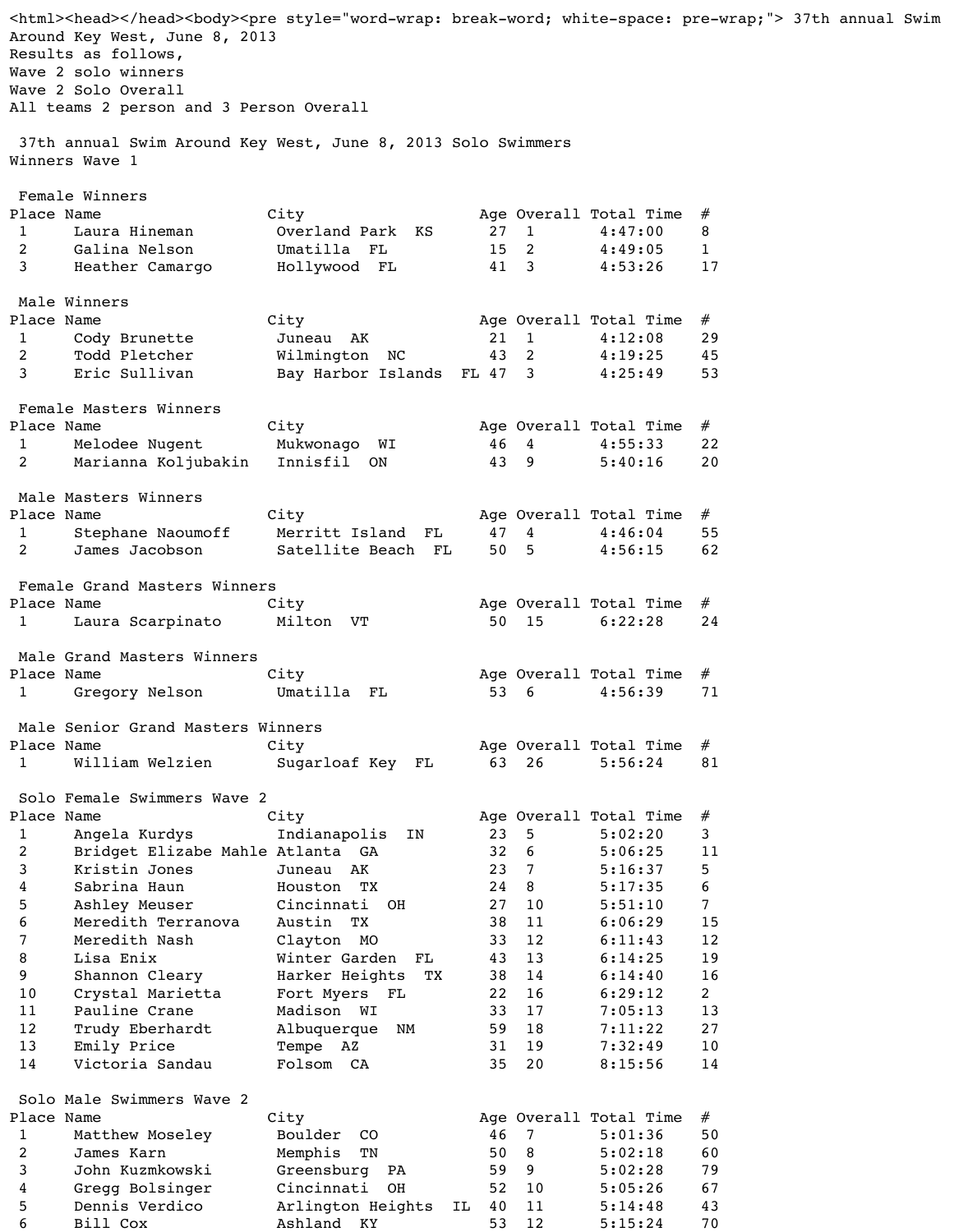| 7          | Roger McVeigh      | Key West<br>FL             | 52 | 13 | 5:20:15 | 64 |
|------------|--------------------|----------------------------|----|----|---------|----|
| 8          | Matt Willis        | Wilmington<br>NC           | 37 | 14 | 5:21:06 | 38 |
| 9          | Thomas Baroz       | Staten Island<br><b>NY</b> | 22 | 15 | 5:25:15 | 30 |
| 10         | Henry Singletary   | Wilmington<br>NC           | 52 | 16 | 5:27:07 | 65 |
| 11         | Rob Coltman        | Ponte Vedra Beach<br>FL    | 41 | 17 | 5:28:29 | 44 |
| 12         | Raymond Mooney     | Wellington<br>FL           | 44 | 18 | 5:32:28 | 46 |
| 13         | Rob Kohnen         | Sarasota<br>FL             | 50 | 19 | 5:37:35 | 63 |
| 14         | Joe Cardenas       | Lake Worth<br>FL           | 37 | 20 | 5:38:52 | 39 |
| 15         | Thayne Brunsvold   | West Palm Beach<br>FL      | 46 | 21 | 5:39:17 | 49 |
| 16         | David Kalinowski   | Oakton VA                  | 44 | 22 | 5:42:18 | 48 |
| 17         | Chris Spranger     | Arlington<br>VA            | 46 | 23 | 5:42:18 | 51 |
| 18         | Shan Morgan        | Buford<br>GA               | 48 | 24 | 5:43:25 | 57 |
| 19         | J. R. Woodward     | Jacksonville Beach<br>FL   | 44 | 25 | 5:52:21 | 47 |
| 20         | Luis Prieto        | Delray Beach<br>FL         | 31 | 27 | 5:58:58 | 33 |
| 21         | Matthew Hall       | Doral<br>FL                | 35 | 28 | 6:04:21 | 35 |
| 22         | James Ursin        | Hendersonville<br>NC       | 53 | 29 | 6:06:03 | 73 |
| 23         | David Bellville    | Clermont<br>FL             | 24 | 30 | 6:08:19 | 31 |
| 24         | Zachary Enix       | Winter Garden<br>FL        | 15 | 31 | 6:11:48 | 28 |
| 25         | William Sawyer     | Sanibel<br>FL              | 56 | 32 | 6:14:00 | 78 |
| 26         | Bill Haselden      | Chapin<br>SC               | 52 | 33 | 6:17:10 | 66 |
| 27         | Richard Schoenborn | Palm City<br>FL            | 55 | 34 | 6:19:25 | 76 |
| 28         | Erik McFetters     | Wilmington<br>NC           | 37 | 35 | 6:30:04 | 37 |
| 29         | Michael Oconnor    | Memphis<br>TN              | 62 | 36 | 6:35:17 | 80 |
| 30         | Thomas Pear        | Fort Myers<br>FL           | 48 | 37 | 6:46:29 | 56 |
| 31         | Jaroslav Chvostek  | Key West<br>FL             | 34 | 38 | 6:58:42 | 34 |
| 32         | John Brackett      | Stuart<br>FL               | 64 | 39 | 7:05:34 | 82 |
| 33         | Steve Sutton       | Galena<br><b>OH</b>        | 55 | 40 | 7:24:27 | 75 |
| 34         | Richard Greene     | Placerville<br>CA          | 50 | 12 | 8:06:32 | 61 |
| <b>DNF</b> | Christopher Murray | <b>Brandon</b><br>FL       | 29 |    |         | 32 |
| <b>DNF</b> | Chris Echezabal    | Tequesta<br>FL             | 39 |    |         | 41 |

Results By Key West Southernmost Runners KWSR www.southernmostrunners.com

 37th annual Swim Around Key West, June 8, 2013 Overall Finishers List Solo swimmers Wave 2

| Place Name   |                                  | City                       |             |    |                   |          | Bib No Age Age Group Place Total Time Total Pace |         |
|--------------|----------------------------------|----------------------------|-------------|----|-------------------|----------|--------------------------------------------------|---------|
| $\mathbf{1}$ | Cody Brunette                    | Juneau<br>AK               | 29          | 21 | 1 Top Fin         |          | 4:12:08                                          | 20:10/M |
| 2            | Todd Pletcher                    | Wilmington<br>NC           | 45          | 43 | 2 Top Fin         |          | 4:19:25                                          | 20:45/M |
| 3            | Eric Sullivan                    | Bay Harbor Islands<br>FL   | 53          | 47 | 3 Top Fin         |          | 4:25:49                                          | 21:16/M |
| 4            | Stephane Naoumoff                | Merritt Island<br>FL       | 55          | 47 | 1 M               |          | 4:46:04                                          | 22:53/M |
| 5            | Laura Hineman                    | Overland Park<br>KS        | 8           | 27 | 1 Top Fin         |          | 4:47:00                                          | 22:58/M |
| 6            | Galina Nelson                    | Umatilla<br>FL             | $\mathbf 1$ | 15 | 2 Top Fin         |          | 4:49:05                                          | 23:08/M |
| 7            | Heather Camargo                  | Hollywood<br>FL            | 17          | 41 | 3 Top Fin         |          | 4:53:26                                          | 23:28/M |
| 8            | Melodee Nugent                   | Mukwonago<br>WI            | 22          | 46 | 1 M               |          | 4:55:33                                          | 23:39/M |
| 9            | James Jacobson                   | Satellite Beach<br>FL      | 62          | 50 | 2 M               |          | 4:56:15                                          | 23:42/M |
| 10           | Gregory Nelson                   | Umatilla<br>FL             | 71          | 53 | 1 GM              |          | 4:56:39                                          | 23:44/M |
| 11           | Matthew Moseley                  | Boulder<br>CO              | 50          | 46 | 1 M               | $0 - 99$ | 5:01:36                                          | 24:08/M |
| 12           | James Karn                       | Memphis<br>TN              | 60          | 50 | 2 M               | $0 - 99$ | 5:02:18                                          | 24:11/M |
| 13           | Angela Kurdys                    | Indianapolis<br>IN         | 3           | 23 | 1 F               | $0 - 99$ | 5:02:20                                          | 24:11/M |
| 14           | John Kuzmkowski                  | Greensburg<br>PA           | 79          | 59 | 3<br>M            | $0 - 99$ | 5:02:28                                          | 24:12/M |
| 15           | Gregg Bolsinger                  | Cincinnati<br>OH           | 67          | 52 | 4 M               | $0 - 99$ | 5:05:26                                          | 24:26/M |
| 16           | Bridget Elizabe Mahle Atlanta GA |                            | 11          | 32 | 2 F               | $0 - 99$ | 5:06:25                                          | 24:31/M |
| 17           | Dennis Verdico                   | Arlington Heights<br>IL    | 43          | 40 | 5 M               | $0 - 99$ | 5:14:48                                          | 25:11/M |
| 18           | Bill Cox                         | Ashland KY                 | 70          | 53 | 6 M               | $0 - 99$ | 5:15:24                                          | 25:14/M |
| 19           | Kristin Jones                    | AK<br>Juneau               | 5           | 23 | $\mathbf{F}$<br>3 | $0 - 99$ | 5:16:37                                          | 25:20/M |
| 20           | Sabrina Haun                     | TX<br>Houston              | 6           | 24 | $4$ F             | $0 - 99$ | 5:17:35                                          | 25:24/M |
| 21           | Roger McVeigh                    | FL<br>Key West             | 64          | 52 | 7 M               | $0 - 99$ | 5:20:15                                          | 25:37/M |
| 22           | Matt Willis                      | Wilmington NC              | 38          | 37 | 8 M               | $0 - 99$ | 5:21:06                                          | 25:41/M |
| 23           | Thomas Baroz                     | Staten Island<br><b>NY</b> | 30          | 22 | 9.<br>M           | $0 - 99$ | 5:25:15                                          | 26:01/M |
| 24           | Henry Singletary                 | Wilmington NC              | 65          | 52 | 10<br>M           | $0 - 99$ | 5:27:07                                          | 26:10/M |
| 25           | Rob Coltman                      | Ponte Vedra Beach<br>FL    | 44          | 41 | 11<br>M           | $0 - 99$ | 5:28:29                                          | 26:17/M |
| 26           | Raymond Mooney                   | Wellington FL              | 46          | 44 | 12 M              | $0 - 99$ | 5:32:28                                          | 26:36/M |
| 27           | Rob Kohnen                       | Sarasota FL                | 63          | 50 | 13 M              | $0 - 99$ | 5:37:35                                          | 27:00/M |
| 28           | Joe Cardenas                     | Lake Worth FL              | 39          | 37 | 14<br>M           | $0 - 99$ | 5:38:52                                          | 27:07/M |
| 29           | Thayne Brunsvold                 | West Palm Beach<br>FL      | 49          | 46 | 15 M              | $0 - 99$ | 5:39:17                                          | 27:09/M |
| 30           | Marianna Koljubakin              | Innisfil<br>ON             | 20          | 43 | 2 M               |          | 5:40:16                                          | 27:13/M |
| 31           | David Kalinowski                 | <b>VA</b><br>Oakton        | 48          | 44 | 16 M              | $0 - 99$ | 5:42:18                                          | 27:23/M |
| 32           | Chris Spranger                   | Arlington<br>VA            | 51          | 46 | 17<br>M           | $0 - 99$ | 5:42:18                                          | 27:23/M |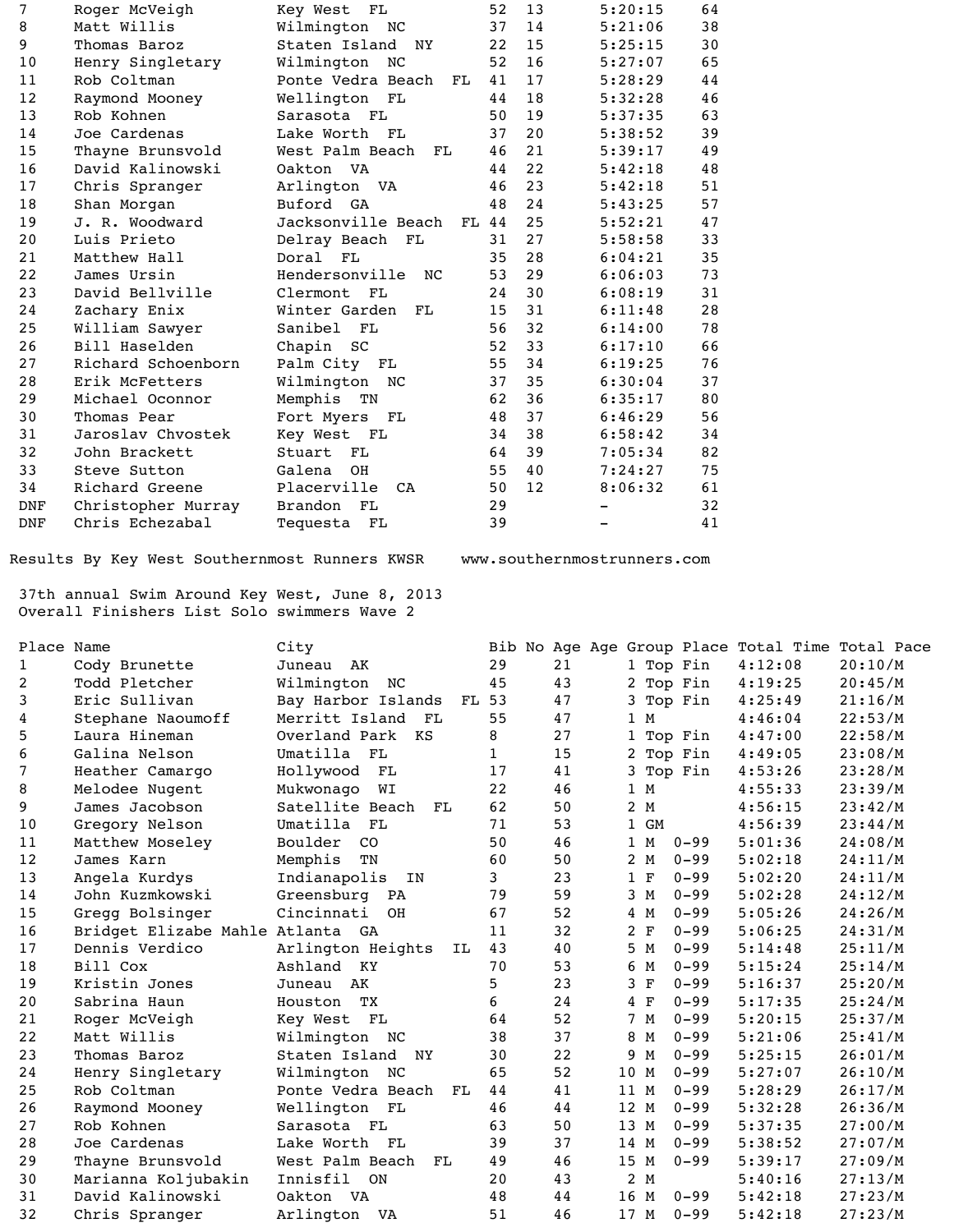| 33                                            |                | Shan Morgan        |                        | Buford GA                                      |                | 57                  | 48 | 18 M                | $0 - 99$ | 5:43:25 | 27:28/M |
|-----------------------------------------------|----------------|--------------------|------------------------|------------------------------------------------|----------------|---------------------|----|---------------------|----------|---------|---------|
| 34                                            |                | Ashley Meuser      |                        | Cincinnati                                     | OH             | $\overline{7}$      | 27 | 5 F                 | $0 - 99$ | 5:51:10 | 28:06/M |
| 35                                            |                | J. R. Woodward     |                        | Jacksonville Beach                             |                | 47<br>FL            | 44 | 19 M                | $0 - 99$ | 5:52:21 | 28:11/M |
| 36                                            |                | William Welzien    |                        | Sugarloaf Key FL                               |                | 81                  | 63 | SGM<br>$\mathbf{1}$ |          | 5:56:24 | 28:31/M |
| 37                                            |                | Luis Prieto        |                        | Delray Beach FL                                |                | 33                  | 31 | 20 M                | $0 - 99$ | 5:58:58 | 28:43/M |
|                                               |                |                    |                        |                                                |                |                     |    |                     |          |         |         |
| 38                                            |                | Matthew Hall       |                        | Doral FL                                       |                | 35                  | 35 | 21 M                | $0 - 99$ | 6:04:21 | 29:09/M |
| 39                                            |                | James Ursin        |                        | Hendersonville                                 | NC             | 73                  | 53 | 22 M                | $0 - 99$ | 6:06:03 | 29:17/M |
| 40                                            |                |                    | Meredith Terranova     | Austin TX                                      |                | 15                  | 38 | $\mathbf F$<br>6    | $0 - 99$ | 6:06:29 | 29:19/M |
| 41                                            |                | David Bellville    |                        | Clermont<br>FL                                 |                | 31                  | 24 | 23 M                | $0 - 99$ | 6:08:19 | 29:28/M |
| 42                                            |                | Meredith Nash      |                        | Clayton<br>MO                                  |                | 12                  | 33 | 7 F                 | $0 - 99$ | 6:11:43 | 29:44/M |
| 43                                            |                | Zachary Enix       |                        | Winter Garden                                  | FL             | 28                  | 15 | 24 M                | $0 - 99$ | 6:11:48 | 29:45/M |
| 44                                            |                | William Sawyer     |                        | Sanibel<br>- FL                                |                | 78                  | 56 | 25 M                | $0 - 99$ | 6:14:00 | 29:55/M |
| 45                                            |                | Lisa Enix          |                        | Winter Garden                                  | FL             | 19                  | 43 | 8 F                 | $0 - 99$ | 6:14:25 | 29:57/M |
|                                               |                |                    |                        |                                                |                |                     |    |                     |          |         |         |
| 46                                            |                | Shannon Cleary     |                        | Harker Heights                                 | ТX             | 16                  | 38 | $\mathbf F$<br>9    | $0 - 99$ | 6:14:40 | 29:58/M |
| 47                                            |                | Bill Haselden      |                        | Chapin SC                                      |                | 66                  | 52 | 26 M                | $0 - 99$ | 6:17:10 | 30:10/M |
| 48                                            |                |                    | Richard Schoenborn     | Palm City FL                                   |                | 76                  | 55 | 27<br>M             | $0 - 99$ | 6:19:25 | 30:21/M |
| 49                                            |                | Laura Scarpinato   |                        | Milton VT                                      |                | 24                  | 50 | 1 GM                |          | 6:22:28 | 30:36/M |
| 50                                            |                | Crystal Marietta   |                        | Fort Myers                                     | FL             | $\overline{2}$      | 22 | 10 F                | $0 - 99$ | 6:29:12 | 31:08/M |
| 51                                            |                | Erik McFetters     |                        | Wilmington                                     | NC             | 37                  | 37 | 28 M                | $0 - 99$ | 6:30:04 | 31:12/M |
| 52                                            |                | Michael Oconnor    |                        | Memphis TN                                     |                | 80                  | 62 | 29 M                | $0 - 99$ | 6:35:17 | 31:37/M |
| 53                                            |                |                    |                        |                                                |                |                     |    |                     |          |         |         |
|                                               |                | Thomas Pear        |                        | Fort Myers                                     | FL             | 56                  | 48 | 30 M                | $0 - 99$ | 6:46:29 | 32:31/M |
| 54                                            |                | Jaroslav Chvostek  |                        | Key West<br>FL                                 |                | 34                  | 34 | 31 M                | $0 - 99$ | 6:58:42 | 33:30/M |
| 55                                            |                | Pauline Crane      |                        | Madison<br>WI                                  |                | 13                  | 33 | 11 F                | $0 - 99$ | 7:05:13 | 34:01/M |
| 56                                            |                | John Brackett      |                        | Stuart<br>FL                                   |                | 82                  | 64 | 32 M                | $0 - 99$ | 7:05:34 | 34:03/M |
| 57                                            |                | Trudy Eberhardt    |                        | Albuquerque                                    | NΜ             | 27                  | 59 | 12 F                | $0 - 99$ | 7:11:22 | 34:31/M |
| 58                                            |                | Steve Sutton       |                        | Galena OH                                      |                | 75                  | 55 | 33 M                | $0 - 99$ | 7:24:27 | 35:33/M |
| 59                                            |                | Emily Price        |                        | Tempe AZ                                       |                | 10                  | 31 | 13<br>$\mathbf F$   | $0 - 99$ | 7:32:49 | 36:14/M |
|                                               |                |                    |                        |                                                |                |                     |    |                     |          |         |         |
| 60                                            |                | Richard Greene     |                        | Placerville                                    | CA             | 61                  | 50 | 12 M                | $0 - 99$ | 8:06:32 | 38:55/M |
| 61                                            |                | Victoria Sandau    |                        | Folsom<br>CA                                   |                | 14                  | 35 | 14 F                | $0 - 99$ | 8:15:56 | 39:40/M |
|                                               |                |                    | DNF Christopher Murray | Brandon FL                                     |                | 32                  | 29 | М                   | $0 - 99$ |         |         |
| Results By Key West Southernmost Runners KWSR |                |                    |                        |                                                |                |                     |    |                     |          |         |         |
|                                               |                | Relay Team Results |                        | 37th annual Swim Around Key West, June 8, 2013 |                |                     |    |                     |          |         |         |
|                                               | 2 Person Relay |                    |                        |                                                |                |                     |    |                     |          |         |         |
|                                               |                |                    |                        | Place Team Bib No Team/Participant Name City   |                |                     |    | Time                | Pace     |         |         |
| $\mathbf{1}$                                  | 94             |                    | Magarity               |                                                |                |                     |    | $4:56:00$ 23:41/M   |          |         |         |
|                                               |                | 94                 | Tyler Magarity         |                                                | Lauderhill     | - FL                |    |                     |          |         |         |
|                                               |                | 94                 | Guido Perez            |                                                | Bay Harbor     | FL                  |    |                     |          |         |         |
|                                               |                |                    |                        |                                                |                |                     |    |                     |          |         |         |
|                                               |                |                    |                        |                                                |                |                     |    |                     |          |         |         |
| 2                                             | 91             |                    | Arthur                 |                                                |                |                     |    | $4:58:51$ 23:54/M   |          |         |         |
|                                               |                | 91                 | D'Ann Arthur           |                                                | Dallas         | TX                  |    |                     |          |         |         |
|                                               |                | 91                 | Bryan Mineo            |                                                | Dallas         | ТX                  |    |                     |          |         |         |
|                                               |                |                    |                        |                                                |                |                     |    |                     |          |         |         |
| 3                                             | 88             |                    | Almond                 |                                                |                |                     |    | $5:08:47$ 24:42/M   |          |         |         |
|                                               |                | 88                 | Elizabeth Almond       |                                                | Norcross GA    |                     |    |                     |          |         |         |
|                                               |                | 88                 | Justin Neale           |                                                |                | Fort Lauderdale     | GL |                     |          |         |         |
|                                               |                |                    |                        |                                                |                |                     |    |                     |          |         |         |
| 4                                             |                |                    |                        |                                                |                |                     |    |                     |          |         |         |
|                                               | 92             |                    | Kalayci                |                                                |                |                     |    | $5:08:56$ 24:43/M   |          |         |         |
|                                               |                | 92                 | Errol Kalayci          |                                                | Boca Raton FL  |                     |    |                     |          |         |         |
|                                               |                | 92                 | John Adair             |                                                | Ft Lauderdale  | - FL                |    |                     |          |         |         |
|                                               |                |                    |                        |                                                |                |                     |    |                     |          |         |         |
| 5                                             | 89             |                    | Melba                  |                                                |                |                     |    | 5:31:0026:29/M      |          |         |         |
|                                               |                | 89                 | Thomas Melba           |                                                | Atlantic Beach |                     | FL |                     |          |         |         |
|                                               |                | 89                 | Steven Farrenkopf      |                                                |                | Saint Petersburg FL |    |                     |          |         |         |
|                                               |                |                    |                        |                                                |                |                     |    |                     |          |         |         |
|                                               |                |                    |                        |                                                |                |                     |    |                     |          |         |         |
| 6                                             | 90             |                    | Mykietyn               |                                                |                |                     |    | $6:06:39$ 29:20/M   |          |         |         |
|                                               |                | 90                 | Paul Mykietyn          |                                                | Corinth        | ТX                  |    |                     |          |         |         |
|                                               |                | 90                 | Jean Mykietyn          |                                                | Corinth        | ТX                  |    |                     |          |         |         |
|                                               |                |                    |                        |                                                |                |                     |    |                     |          |         |         |
| 7                                             | 93             |                    | Hauser                 |                                                |                |                     |    | $6:18:55$ 30:19/M   |          |         |         |
|                                               |                | 93                 | Ross Hauser            |                                                | Oak Park       | IL                  |    |                     |          |         |         |
|                                               |                | 93                 | Diane Babec            |                                                | Ft. Myers      | $\mathbf{FL}$       |    |                     |          |         |         |
|                                               |                |                    |                        |                                                |                |                     |    |                     |          |         |         |
| 8                                             | 87             |                    | Saef                   |                                                |                |                     |    | $6:21:47$ 30:33/M   |          |         |         |
|                                               |                | 87                 | Karen Bailis Saef      |                                                | Sarasota       | FL                  |    |                     |          |         |         |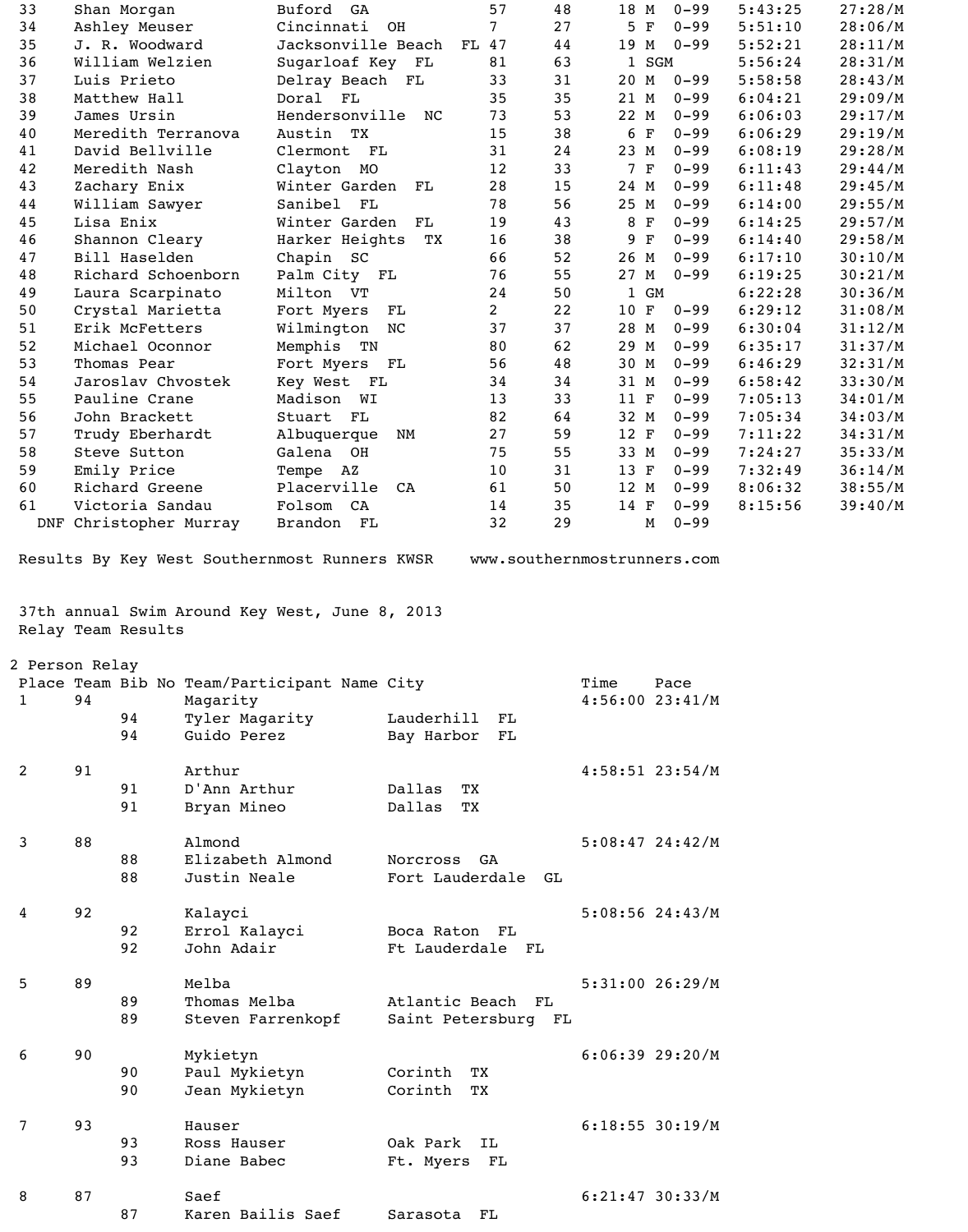|                |     | 87         | Terri Goodman                                            | Sarasota<br>FL                            |                                   |
|----------------|-----|------------|----------------------------------------------------------|-------------------------------------------|-----------------------------------|
| 9              | 86  |            | Fugina                                                   |                                           | $7:32:09$ 36:10/M                 |
|                |     | 86         | Anna Fugina                                              | Murdock<br>FL                             |                                   |
|                |     | 86         | Maria Pennella                                           | Murdock<br>FL                             |                                   |
|                |     |            |                                                          |                                           |                                   |
| 3 Person Relay |     |            |                                                          |                                           |                                   |
| 1              | 102 |            | Place Team Bib No Team/Participant Name City<br>Branigan |                                           | Time<br>Pace<br>$4:44:35$ 22:46/M |
|                |     | 102        | Eddie Branigan                                           | Vero Beach<br>FL                          |                                   |
|                |     | 102        | Nathan Rieck                                             | Sebastian<br>FL                           |                                   |
|                |     | 102        | Marc Giulianotti                                         | Vero Beach<br>FL                          |                                   |
| 2              | 99  |            | Uhl                                                      |                                           | $4:48:41$ 23:06/M                 |
|                |     | 99         | Alicia Uhl                                               | Wilmington<br>NC                          |                                   |
|                |     | 99         | Teri Parkhouse                                           | Williamsburg VA                           |                                   |
|                |     | 99         | Kristen Smith                                            | Wilmington<br>NC                          |                                   |
|                |     |            |                                                          |                                           |                                   |
| 3              | 96  | 96         | Mackay<br>Debbie MacKay                                  | Vero Beach<br>FL                          | $4:49:38$ 23:10/M                 |
|                |     | 96         | Gregory Mackay                                           | vero beach<br>FL                          |                                   |
|                |     | 96         | John Orcutt                                              | vero beach<br>FL                          |                                   |
|                |     |            |                                                          |                                           |                                   |
| 4              | 104 |            | Lepiane                                                  |                                           | $5:12:17$ 24:59/M                 |
|                |     | 104<br>104 | Leonardo Lepiane<br>Borja De La Plaza                    | Miami<br>FL<br>Miami<br>FL                |                                   |
|                |     | 104        | Javier Marquez                                           | Miami<br>FL                               |                                   |
|                |     |            |                                                          |                                           |                                   |
| 5              | 108 |            | Johnson                                                  |                                           | 5:23:58 25:55/M                   |
|                |     | 108<br>108 | Mark Johnson<br>Paul Leveillee                           | Seekonk<br>MA                             |                                   |
|                |     | 108        | Kate Hewitt                                              | North Attleboro<br>MA<br>Attleboro<br>MA  |                                   |
|                |     |            |                                                          |                                           |                                   |
| 6              | 106 |            | Wells                                                    |                                           | $5:29:03$ 26:19/M                 |
|                |     | 106        | Kenneth Wells                                            | Baton Rouge LA                            |                                   |
|                |     | 106<br>106 | Thomas Sloan                                             | Charlotte<br>NC<br>charlotte<br><b>NC</b> |                                   |
|                |     |            | Heather Hageman                                          |                                           |                                   |
| 7              | 114 |            | Hernandez                                                |                                           | 5:31:41 26:32/M                   |
|                |     | 114        | Jonathan Hernandez                                       | Miami Beach<br>FL                         |                                   |
|                |     | 114        | Cyrus Writer                                             | Pembroke Pines<br>FL                      |                                   |
|                |     | 114        | Alice Henley                                             | plantation FL                             |                                   |
| 8              | 109 |            | Van Elburg                                               |                                           | $6:04:40$ 29:10/M                 |
|                |     | 109        | Harriet Van Elburg                                       | Sarasota<br>FL                            |                                   |
|                |     | 109        | Don Bickel                                               | Sarasota<br>FL                            |                                   |
|                |     | 109        | Betsie Danner                                            | Sarasota<br>FL                            |                                   |
| 9              | 113 |            | White                                                    |                                           | $6:04:58$ 29:12/M                 |
|                |     | 113        | Abigail White                                            | Key West<br>FL                            |                                   |
|                |     | 113        | Priscilla Welzien                                        | Sugarloaf Key<br>FL                       |                                   |
|                |     | 113        | Douglas Weeks                                            | Key West<br>FL                            |                                   |
| 10             | 103 |            | Herren                                                   |                                           | $6:06:41$ 29:20/M                 |
|                |     | 103        | Laura Herren                                             | Vero Beach<br>FL                          |                                   |
|                |     | 103        | Karen Holloway-Adkins Indialantic FL                     |                                           |                                   |
|                |     | 103        | Shanna Beard                                             | Vero Beach<br>FL                          |                                   |
| 11             | 110 |            | Guthrie                                                  |                                           | $6:07:25$ 29:24/M                 |
|                |     | 110        | Lester Guthrie                                           | Orlando<br>FL                             |                                   |
|                |     | 110        | Kevin Hilgendorf                                         | <b>ORLANDO</b><br>FL                      |                                   |
|                |     | 110        | Samuel Guthrie                                           | <b>ORLANDO</b><br>FL                      |                                   |
|                |     |            |                                                          |                                           |                                   |
| 12             | 111 | 111        | Villaverde<br>Richard Villaverde                         | Coral Gables<br>FL                        | $6:14:30$ 29:58/M                 |
|                |     | 111        | Archie Jones                                             | coral gables<br>FL                        |                                   |
|                |     | 111        | Alexander Villaverde                                     | Coral Gables<br>FL                        |                                   |
|                |     |            |                                                          |                                           |                                   |
| 13             | 105 |            | Driggs                                                   |                                           | 7:22:27 35:24/M                   |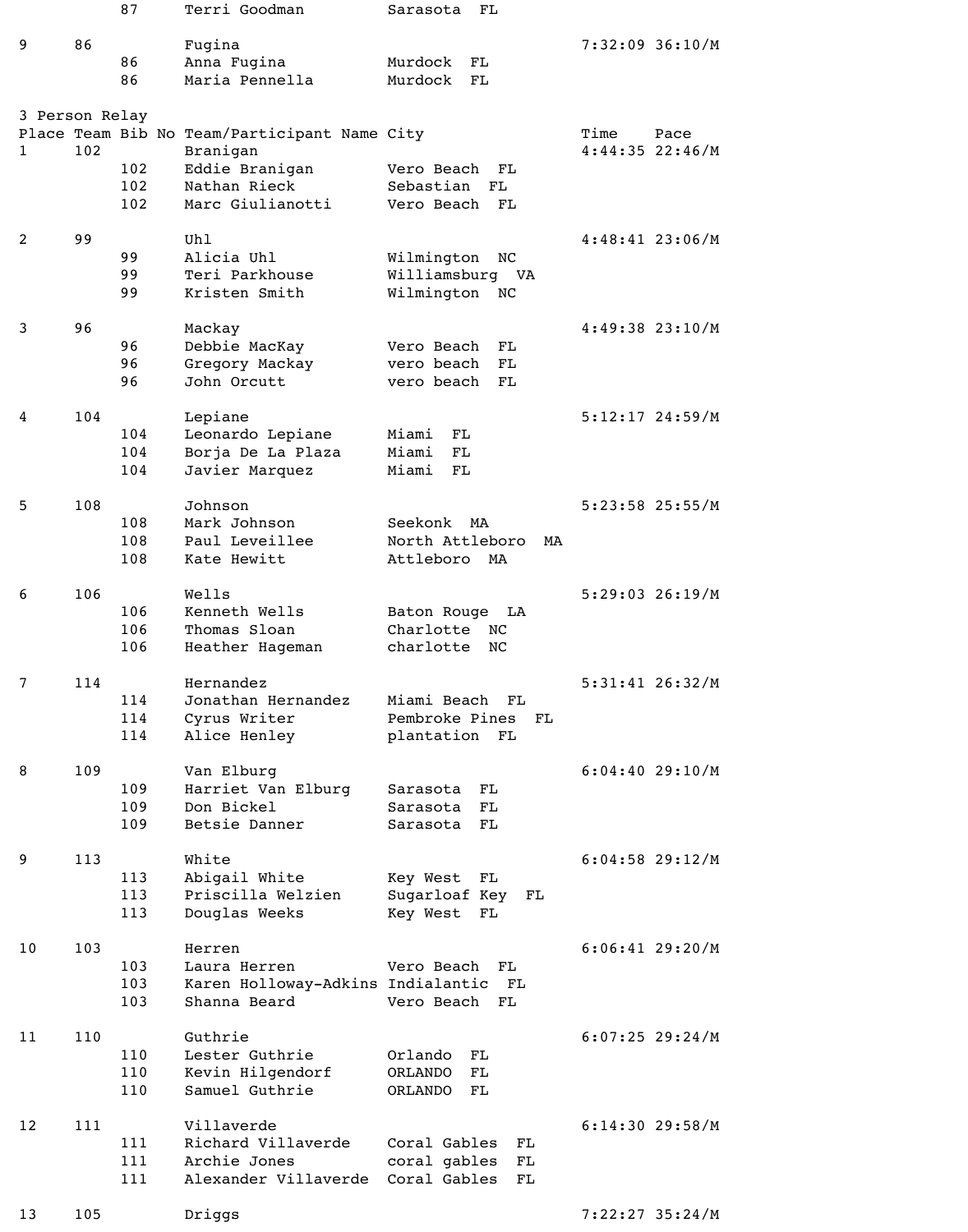|                |                  | 105 | Linda Driggs                                                            | Sarasota         | FL        |    |                           |      |
|----------------|------------------|-----|-------------------------------------------------------------------------|------------------|-----------|----|---------------------------|------|
|                |                  | 105 | Terri Fellows                                                           | Sarasota         | FL        |    |                           |      |
|                |                  | 105 | Kink Crowley                                                            | Sarasota         | FL        |    |                           |      |
|                |                  |     |                                                                         |                  |           |    |                           |      |
| 14             | 112              |     | Aquilar                                                                 |                  |           |    | $7:48:09$ 37:27/M         |      |
|                |                  | 112 | Stacy Aquilar                                                           | Key West         | FL        |    |                           |      |
|                |                  | 112 | Maria Corluka                                                           | Weston FL        |           |    |                           |      |
|                |                  | 112 | Cecilia Welzien                                                         | Sugarloaf Key FL |           |    |                           |      |
|                |                  |     | Team 107 swam shorteer intervals and took themselves out of competition |                  |           |    |                           |      |
|                | 107              |     | Montoya                                                                 |                  |           |    | $7:21:05$ 35:17/M         |      |
|                |                  | 107 | Tahina Montoya                                                          | Key West         | FL        |    |                           |      |
|                |                  | 107 | Caroline Walsh                                                          | Key West         | FL        |    |                           |      |
|                |                  | 107 | Janeth Calvert                                                          | Sugarloaf Key    |           | FL |                           |      |
|                |                  |     |                                                                         |                  |           |    |                           |      |
|                | 3 Relay 1st Wave |     |                                                                         |                  |           |    |                           |      |
| $\mathbf{1}$   | 101              |     | Place Team Bib No Team/Participant Name City<br>Hartley                 |                  |           |    | Time<br>$6:50:36$ 32:51/M | Pace |
|                |                  | 101 | Deneil Hartley                                                          | Coal Grove       | <b>OH</b> |    |                           |      |
|                |                  | 101 | Alison Bays                                                             | Ashland          | <b>KY</b> |    |                           |      |
|                |                  | 101 | Cheri DiLego                                                            | Ashland          | KY        |    |                           |      |
|                |                  |     |                                                                         |                  |           |    |                           |      |
| $\overline{2}$ | 98               |     | Payne                                                                   |                  |           |    | $7:16:05$ 34:53/M         |      |
|                |                  | 98  | Christine Payne                                                         | Orlando          | FL        |    |                           |      |
|                |                  | 98  | Mary Jo Gavin                                                           | Orlando          | FL        |    |                           |      |
|                |                  | 98  | Joe Moletteire                                                          | Orlando          | FL        |    |                           |      |
| 3              | 100              |     | Dorman                                                                  |                  |           |    | 8:03:36 38:41/M           |      |
|                |                  | 100 | Brenda Dorman                                                           | Winter Park      | FL        |    |                           |      |
|                |                  | 100 | Maria Pereira                                                           | Orlando          | FL        |    |                           |      |
|                |                  | 100 | Jason Lietz                                                             | Orlando          | FL        |    |                           |      |
|                |                  |     |                                                                         |                  |           |    |                           |      |

Results By Key West Southernmost Runners KWSR www.southernmostrunners.com

 37th annual Swim Around Key West, June 8, 2013 All Overall Finishers Solo and Teams Wave 1 & amp; 2

Solo # 1-82, @ person relay #86-94 3 Person relay 96 - 114

| Place Name     |                       | City                    |             |    |                   |          | Bib No Age Age Group Place Total Time Total Pace |         |
|----------------|-----------------------|-------------------------|-------------|----|-------------------|----------|--------------------------------------------------|---------|
| 1              | Cody Brunette         | Juneau AK               | 29          | 21 | 1 M               | $0 - 99$ | 4:12:08                                          | 20:10/M |
| $\overline{2}$ | Todd Pletcher         | Wilmington<br>NC        | 45          | 43 | 2 M               | $0 - 99$ | 4:19:25                                          | 20:45/M |
| 3              | Eric Sullivan         | Bay Harbor Islands      | FL 53       | 47 | 3 M               | $0 - 99$ | 4:25:49                                          | 21:16/M |
| 4              | Eddie Branigan        | Vero Beach FL           | 102         | 40 | 4 M               | $0 - 99$ | 4:44:35                                          | 22:46/M |
| 5              | Stephane Naoumoff     | Merritt Island<br>FL    | 55          | 47 | 5 M               | $0 - 99$ | 4:46:04                                          | 22:53/M |
| 6              | Laura Hineman         | Overland Park<br>KS     | 8           | 27 | 1 F               | $0 - 99$ | 4:47:00                                          | 22:58/M |
| 7              | Alicia Uhl            | Wilmington NC           | 99          | 36 | 2 F               | $0 - 99$ | 4:48:41                                          | 23:06/M |
| 8              | Galina Nelson         | Umatilla<br>FL          | $\mathbf 1$ | 15 | 3 F               | $0 - 99$ | 4:49:05                                          | 23:08/M |
| 9              | Debbie MacKay         | Vero Beach FL           | 96          | 51 | $4$ F             | $0 - 99$ | 4:49:38                                          | 23:10/M |
| 10             | Heather Camargo       | Hollywood<br>FL         | 17          | 41 | 5 F               | $0 - 99$ | 4:53:26                                          | 23:28/M |
| 11             | Melodee Nugent        | Mukwonago<br>WI         | 22          | 46 | 6 F               | $0 - 99$ | 4:55:33                                          | 23:39/M |
| 12             | Tyler Magarity        | Lauderhill FL           | 94          | 34 | 6 M               | $0 - 99$ | 4:56:00                                          | 23:41/M |
| 13             | James Jacobson        | Satellite Beach<br>FL   | 62          | 50 | 7 M               | $0 - 99$ | 4:56:15                                          | 23:42/M |
| 14             | Gregory Nelson        | Umatilla FL             | 71          | 53 | 8 M               | $0 - 99$ | 4:56:39                                          | 23:44/M |
| 15             | D'Ann Arthur          | Dallas<br>TX            | 91          | 25 | 7 F               | $0 - 99$ | 4:58:51                                          | 23:54/M |
| 16             | Matthew Moseley       | Boulder<br>CO           | 50          | 46 | 9 M               | $0 - 99$ | 5:01:36                                          | 24:08/M |
| 17             | James Karn            | Memphis<br>TN           | 60          | 50 | 10 M              | $0 - 99$ | 5:02:18                                          | 24:11/M |
| 18             | Angela Kurdys         | Indianapolis<br>IN      | 3           | 23 | 8<br>$\mathbf{F}$ | $0 - 99$ | 5:02:20                                          | 24:11/M |
| 19             | John Kuzmkowski       | Greensburg PA           | 79          | 59 | 11 M              | $0 - 99$ | 5:02:28                                          | 24:12/M |
| 20             | Gregg Bolsinger       | Cincinnati<br>OH        | 67          | 52 | 12 M              | $0 - 99$ | 5:05:26                                          | 24:26/M |
| 21             | Bridget Elizabe Mahle | Atlanta GA              | 11          | 32 | 9<br>$\mathbf{F}$ | $0 - 99$ | 5:06:25                                          | 24:31/M |
| 22             | Elizabeth Almond      | GA<br>Norcross          | 88          | 39 | 13 M              | $0 - 99$ | 5:08:47                                          | 24:42/M |
| 23             | Errol Kalayci         | Boca Raton<br>FL        | 92          | 44 | 14 M              | $0 - 99$ | 5:08:56                                          | 24:43/M |
| 24             | Leonardo Lepiane      | Miami FL                | 104         | 37 | 15 M              | $0 - 99$ | 5:12:17                                          | 24:59/M |
| 25             | Dennis Verdico        | Arlington Heights<br>IL | 43          | 40 | 16 M              | $0 - 99$ | 5:14:48                                          | 25:11/M |
| 26             | Bill Cox              | Ashland<br>KY           | 70          | 53 | 17 M              | $0 - 99$ | 5:15:24                                          | 25:14/M |
| 27             | Kristin Jones         | Juneau AK               | 5           | 23 | 10 F              | $0 - 99$ | 5:16:37                                          | 25:20/M |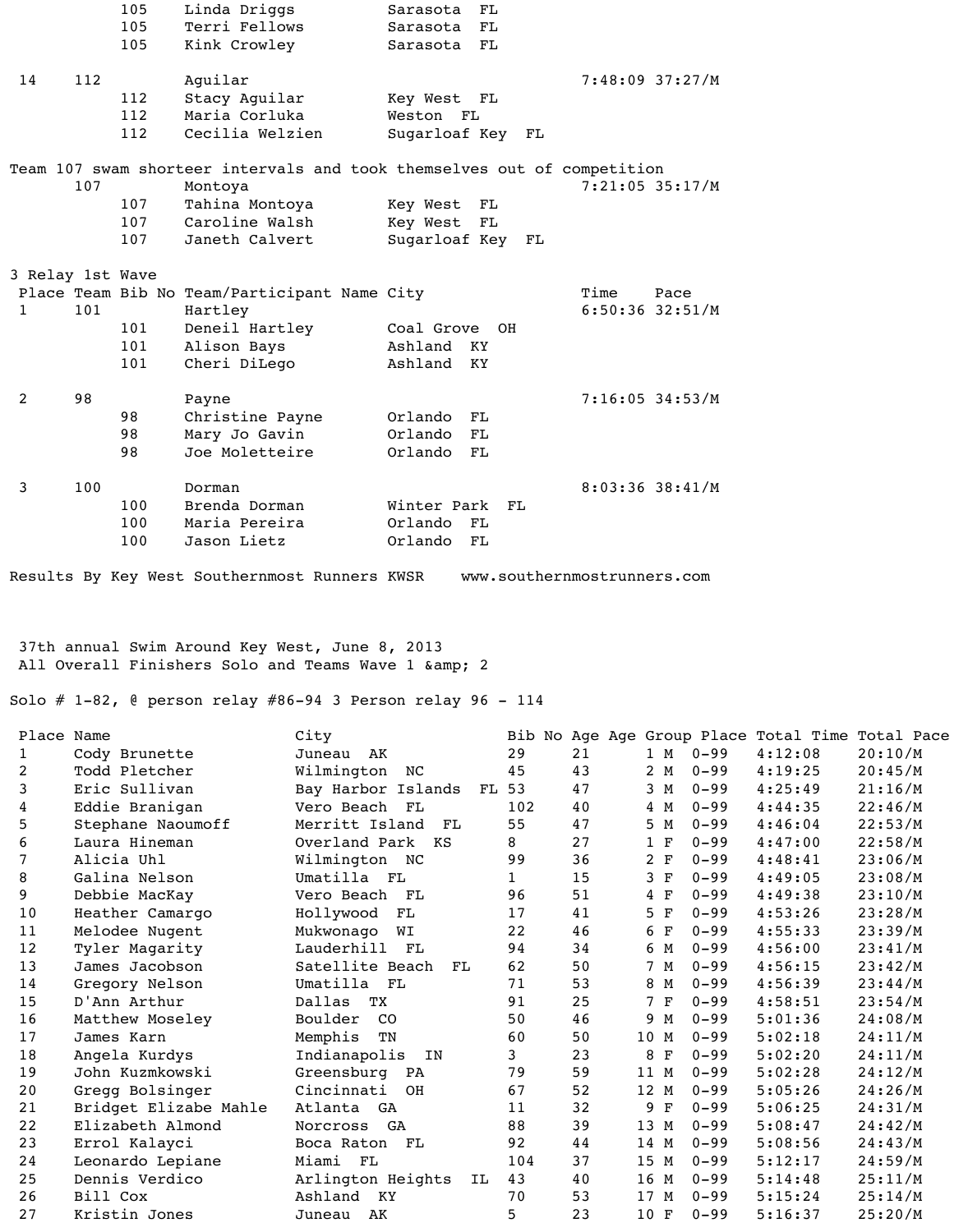| 28 | Sabrina Haun        | ТX<br>Houston                    | 6              | 24 | 11<br>$\mathbf F$  | $0 - 99$ | 5:17:35 | 25:24/M |
|----|---------------------|----------------------------------|----------------|----|--------------------|----------|---------|---------|
| 29 | Roger McVeigh       | Key West<br>FL                   | 64             | 52 | 18 M               | $0 - 99$ | 5:20:15 | 25:37/M |
| 30 | Matt Willis         | Wilmington NC                    | 38             | 37 | 19<br>M            | $0 - 99$ | 5:21:06 | 25:41/M |
| 31 | Mark Johnson        | Seekonk MA                       | 108            | 48 | 20 M               | $0 - 99$ | 5:23:58 | 25:55/M |
| 32 | Marcelo Zabini      | Sao Paulo BZ                     | 42             | 40 | 21 M               | $0 - 99$ | 5:25:07 | 26:01/M |
|    |                     |                                  |                |    |                    |          |         |         |
| 33 | Thomas Baroz        | Staten Island<br>NY              | 30             | 22 | 22 M               | $0 - 99$ | 5:25:15 | 26:01/M |
| 34 | Henry Singletary    | Wilmington NC                    | 65             | 52 | 23<br>M            | $0 - 99$ | 5:27:07 | 26:10/M |
| 35 | Rob Coltman         | Ponte Vedra Beach<br>${\bf FL}$  | 44             | 41 | 24 M               | $0 - 99$ | 5:28:29 | 26:17/M |
| 36 | Kenneth Wells       | Baton Rouge LA                   | 106            | 39 | 25<br>M            | $0 - 99$ | 5:29:03 | 26:19/M |
| 37 | Thomas Melba        | Atlantic Beach FL                | 89             | 38 | 26 M               | $0 - 99$ | 5:31:00 | 26:29/M |
| 38 | Jonathan Hernandez  | Miami Beach<br>FL                | 114            | 36 | 27<br>M            | $0 - 99$ | 5:31:41 | 26:32/M |
|    |                     |                                  | 46             |    |                    | $0 - 99$ | 5:32:28 |         |
| 39 | Raymond Mooney      | Wellington FL                    |                | 44 | 28 M               |          |         | 26:36/M |
| 40 | Rob Kohnen          | Sarasota FL                      | 63             | 50 | 29<br>M            | $0 - 99$ | 5:37:35 | 27:00/M |
| 41 | Joe Cardenas        | Lake Worth FL                    | 39             | 37 | 30 M               | $0 - 99$ | 5:38:52 | 27:07/M |
| 42 | Thayne Brunsvold    | West Palm Beach<br>$\mathbf{FL}$ | 49             | 46 | 31 M               | $0 - 99$ | 5:39:17 | 27:09/M |
| 43 | Marianna Koljubakin | Innisfil ON                      | 20             | 43 | 12 F               | $0 - 99$ | 5:40:16 | 27:13/M |
| 44 | David Kalinowski    | Oakton VA                        | 48             | 44 | 32 M               | $0 - 99$ | 5:42:18 | 27:23/M |
|    |                     |                                  |                |    |                    | $0 - 99$ |         |         |
| 45 | Chris Spranger      | Arlington VA                     | 51             | 46 | 33 M               |          | 5:42:18 | 27:23/M |
| 46 | Shan Morgan         | Buford GA                        | 57             | 48 | 34<br>M            | $0 - 99$ | 5:43:25 | 27:28/M |
| 47 | Deborah Leslie      | Sarasota<br>FL                   | 18             | 43 | 13 F               | $0 - 99$ | 5:49:27 | 27:57/M |
| 48 | Ashley Meuser       | Cincinnati OH                    | 7 <sup>1</sup> | 27 | 14<br>$\mathbf F$  | $0 - 99$ | 5:51:10 | 28:06/M |
| 49 | J. R. Woodward      | Jacksonville Beach<br>FL 47      |                | 44 | 35 M               | $0 - 99$ | 5:52:21 | 28:11/M |
| 50 | William Welzien     | Sugarloaf Key<br>${\bf FL}$      | 81             | 63 | 36<br>M            | $0 - 99$ | 5:56:24 | 28:31/M |
|    |                     |                                  |                |    |                    |          |         |         |
| 51 | Luis Prieto         | Delray Beach FL                  | 33             | 31 | 37 M               | $0 - 99$ | 5:58:58 | 28:43/M |
| 52 | Paul Ottenstein     | Littleton CO                     | 54             | 47 | 38<br>M            | $0 - 99$ | 5:59:28 | 28:45/M |
| 53 | Matthew Hall        | Doral FL                         | 35             | 35 | 39 M               | $0 - 99$ | 6:04:21 | 29:09/M |
| 54 | Harriet Van Elburg  | $\mathbf{FL}$<br>Sarasota        | 109            | 51 | 15<br>$\mathbf F$  | $0 - 99$ | 6:04:40 | 29:10/M |
| 55 | Abigail White       | Key West<br>FL                   | 113            | 29 | 16 F               | $0 - 99$ | 6:04:58 | 29:12/M |
| 56 | James Ursin         | Hendersonville                   | 73             | 53 | 40                 | $0 - 99$ |         |         |
|    |                     | NC                               |                |    | M                  |          | 6:06:03 | 29:17/M |
| 57 | Michael Westmark    | Sarasota<br>${\bf FL}$           | 69             | 53 | 41 M               | $0 - 99$ | 6:06:09 | 29:18/M |
| 58 | Meredith Terranova  | Austin<br>ТX                     | 15             | 38 | 17<br>$\mathbf F$  | $0 - 99$ | 6:06:29 | 29:19/M |
| 59 | Paul Mykietyn       | Corinth<br>TX                    | 90             | 63 | 42 M               | $0 - 99$ | 6:06:39 | 29:20/M |
| 60 | Laura Herren        | Vero Beach FL                    | 103            | 39 | 18<br>$\mathbf{F}$ | $0 - 99$ | 6:06:41 | 29:20/M |
| 61 | Lester Guthrie      | Orlando<br>FL                    | 110            | 55 | 43 M               | $0 - 99$ | 6:07:25 | 29:24/M |
|    | David Bellville     |                                  |                |    |                    |          |         |         |
| 62 |                     | Clermont<br>FL                   | 31             | 24 | 44 M               | $0 - 99$ | 6:08:19 | 29:28/M |
| 63 | Meredith Nash       | Clayton MO                       | 12             | 33 | 19 F               | $0 - 99$ | 6:11:43 | 29:44/M |
| 64 | Zachary Enix        | Winter Garden<br>${\rm FL}$      | 28             | 15 | 45<br>M            | $0 - 99$ | 6:11:48 | 29:45/M |
| 65 | William Sawyer      | Sanibel<br>FL                    | 78             | 56 | 46 M               | $0 - 99$ | 6:14:00 | 29:55/M |
| 66 | Lisa Enix           | Winter Garden<br>${\rm FL}$      | 19             | 43 | 20 F               | $0 - 99$ | 6:14:25 | 29:57/M |
| 67 | Richard Villaverde  | Coral Gables<br>FL               | 111            | 48 | 47 M               | $0 - 99$ | 6:14:30 | 29:58/M |
| 68 | Shannon Cleary      | Harker Heights<br>TX             | 16             | 38 | 21 F               | $0 - 99$ | 6:14:40 | 29:58/M |
|    |                     |                                  |                |    |                    |          |         |         |
| 69 | Stephen Eliason     | Lawrenceburg<br>IN               | 52             | 47 | 48 M               | $0 - 99$ | 6:15:58 | 30:05/M |
| 70 | Bill Haselden       | Chapin SC                        | 66             | 52 | 49<br>M            | $0 - 99$ | 6:17:10 | 30:10/M |
| 71 | Dave Farrell        | Satellite Beach<br>$\mathbf{FL}$ | 77             | 55 | 50 M               | $0 - 99$ | 6:17:54 | 30:14/M |
| 72 | Ross Hauser         | IL<br>Oak Park                   | 93             | 51 | 51 M               | $0 - 99$ | 6:18:55 | 30:19/M |
| 73 | Richard Schoenborn  | Palm City FL                     | 76             | 55 | 52 M               | $0 - 99$ | 6:19:25 | 30:21/M |
| 74 | Karen Bailis Saef   | Sarasota FL                      | 87             | 59 | 22 F               | $0 - 99$ | 6:21:47 | 30:33/M |
|    |                     |                                  |                |    |                    |          |         |         |
| 75 | Laura Scarpinato    | Milton VT                        | 24             | 50 | 23 F               | $0 - 99$ | 6:22:28 | 30:36/M |
| 76 | Scott Eliason       | Eagle<br>ID                      | 36             | 37 | 53 M               | $0 - 99$ | 6:28:05 | 31:03/M |
| 77 | Crystal Marietta    | Fort Myers<br>FL                 | $\overline{2}$ | 22 | 24 F               | $0 - 99$ | 6:29:12 | 31:08/M |
| 78 | Erik McFetters      | Wilmington<br>NC                 | 37             | 37 | 54 M               | $0 - 99$ | 6:30:04 | 31:12/M |
| 79 | Michael Oconnor     | Memphis<br>TN                    | 80             | 62 | 55 M               | $0 - 99$ | 6:35:17 | 31:37/M |
| 80 | Laurie Ann Schuler  | <b>Brielle</b><br>NJ             | 25             | 51 | 25<br>$\mathbf{F}$ | $0 - 99$ | 6:35:56 | 31:40/M |
|    |                     |                                  |                |    |                    |          |         |         |
| 81 | Bambi Arnold-Bush   | Tampa FL                         | 9              | 28 | 26 F               | $0 - 99$ | 6:39:06 | 31:56/M |
| 82 | Gary Fischer        | Richmond Hill<br>GA              | 68             | 53 | 56 M               | $0 - 99$ | 6:39:59 | 32:00/M |
| 83 | Thomas Pear         | Fort Myers<br>FL                 | 56             | 48 | 57 M               | $0 - 99$ | 6:46:29 | 32:31/M |
| 84 | Deneil Hartley      | Coal Grove<br>OH                 | 101            | 44 | 27<br>$\mathbf{F}$ | $0 - 99$ | 6:50:36 | 32:51/M |
| 85 | Jaroslav Chvostek   | Key West<br>$\mathbf{FL}$        | 34             | 34 | 58 M               | $0 - 99$ | 6:58:42 | 33:30/M |
|    |                     |                                  |                |    |                    |          |         |         |
| 86 | Pauline Crane       | Madison<br>WI                    | 13             | 33 | 28<br>$\mathbf F$  | $0 - 99$ | 7:05:13 | 34:01/M |
| 87 | John Brackett       | Stuart<br>${\bf FL}$             | 82             | 64 | 59 M               | $0 - 99$ | 7:05:34 | 34:03/M |
| 88 | Trudy Eberhardt     | Albuquerque<br>NM                | 27             | 59 | 29 F               | $0 - 99$ | 7:11:22 | 34:31/M |
| 89 | Paul Grassie        | Flemington NJ                    | 74             | 54 | 60 M               | $0 - 99$ | 7:13:16 | 34:40/M |
| 90 | Gregory Pryor       | Oviedo FL                        | 59             | 49 | 61 M               | $0 - 99$ | 7:15:04 | 34:48/M |
| 91 | Christine Payne     | Orlando FL                       | 98             | 49 | 30 F               | $0 - 99$ | 7:16:05 | 34:53/M |
|    |                     |                                  |                |    |                    |          |         |         |
| 92 | Tahina Montoya      | Key West FL                      | 107            | 27 | 31 F               | $0 - 99$ | 7:21:05 | 35:17/M |
| 93 | Linda Driggs        | Sarasota FL                      | 105            | 54 | 32 F               | $0 - 99$ | 7:22:27 | 35:24/M |
| 94 | Steve Sutton        | Galena OH                        | 75             | 55 | 62 M               | $0 - 99$ | 7:24:27 | 35:33/M |
| 95 | Brian Odonnell      | Saint Charles<br>MΙ              | 40             | 38 | 63 M               | $0 - 99$ | 7:25:45 | 35:40/M |
| 96 | Anna Fugina         | Murdock FL                       | 86             | 61 | 33 F               | $0 - 99$ | 7:32:09 | 36:10/M |
|    |                     |                                  |                |    |                    |          |         |         |